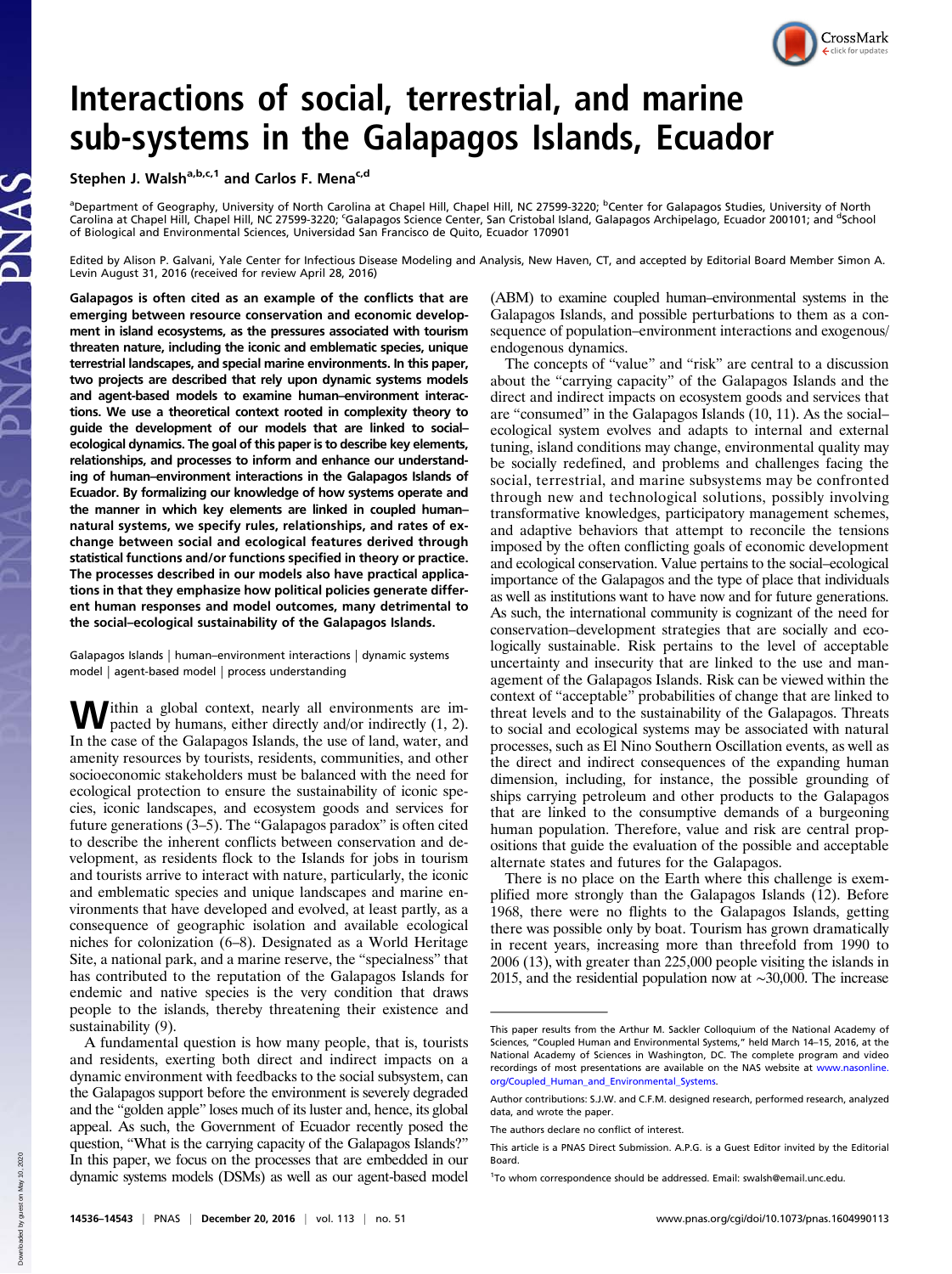in tourism, and attendant economic growth, has resulted in increased immigration. This interconnected growth in tourism and the resident population has created a commensurate, if not greater, strain on the support infrastructure and ecological resources of the islands (8). Although island sustainability is the general goal for conservation and development options in the Galapagos, the Galapagos vision and strategy for the future remains confounding and elusive.

## Objectives and Approach

In this paper, we describe two projects conducted in the Galapagos that rely upon DSMs and ABMs to examine human–environment interactions. We use a theoretical context rooted in complexity theory to guide the development of our models and spatial simulations to assess processes and possible outcomes. Our models are data rich, statistically informed, calibrated and validated, and interpreted within empirical and theoretical contexts. The goal of this paper is to describe selected elements of our modeling projects to assess how they inform and enhance our process understanding of human–environment interactions. By formalizing our knowledge of how systems operate and the manner that key elements are linked, we specify rules, relationships, and rates of exchange between social and ecological features through derived statistical functions and/or functions specified in theory or practice. We draw insights from projects that addressed  $(i)$  decision-making processes in tourism using DSMs, and  $(ii)$  decision-making processes of fishers regarding alternate household livelihood strategies in tourism using an ABM.

DSMs manage complex feedback systems through the collection of interacting elements that function together in a specified system. Properties include quantities that vary over time, whose variability is described causally, and whose influences are contained within a closed-system feedback loop. The casual graph is augmented with information on stocks, flows, rates of change, feedback loops, and rules of behavior. Feedback loops are the key to understanding system dynamics as an initial cause can ripple through a chain of causation factors ultimately to "reaffect" itself. An ABM is a computational laboratory for experimenting with complex systems—sets of heterogeneous agents and frameworks for simulating each agent's decisions and interactions within a dynamic environment, responding to endogenous and exogenous forces, factors, and dynamics. Such systems evolve through time, using a description of the changing behaviors of individual agents and the environment that they engage through feedback mechanisms that link people and environment (14). ABMs focus on individual level behaviors with agent rules often based on theories of rational behavior and bounded rationality, but also able to explore alternate decision-making, learning, adaptation, failure, and change.

Our models maintain a focus on people, environment, socioeconomic conditions, and the support infrastructure that "conditions" the complex interplay between the consumptive demands of tourists and residents and the integrity of the natural capital of the Galapagos. We also focus on iconic species, iconic landscapes, ecosystem goods and services, and the environmental quality of terrestrial and marine visitation sites that are accessible by local residents and tourists. The advantage of our modeling approach is that individuals, households, nongovernmental organizations, and government entities are represented, feedback loops and critical thresholds are examined, allowing potentially nonlinear aggregations of micro behaviors to change larger social units such as communities, which, in turn, feedback onto micro behaviors at the individual and household levels (15). In addition, specification of nonlinear and complex underlying equations are permitted, and synergy, emergence, tipping points, and path dependence are accommodated (16, 17).

### Study Area

Galapagos, a province of Ecuador, is 1,000 km from the mainland. For virtually everyone, the mode of entry or exit is by airplane, thus facilitating the effective monitoring of population movement into and out of the islands. The permanent population is small (∼30,000 today), but growing and dynamic. There is no indigenous population, and in the first census in 1972, 3,488 residents, and in 1990, 10,000 residents were counted. Tourism is growing exponentially. In 2015, there were ∼225,000 tourists who visited the Galapagos compared with ∼65,000 in 2000 and ∼40,000 in 1990. In addition, the likely effects of tourism are changing as an increasing share of tourists stay in hotels on land as opposed to sleeping on boats that navigate the islands. Day trips and island hopping has become the rule. The growth in tourism, especially land-based, in turn, has fostered increased migration by those seeking higher-paying jobs in tourism, construction, government, and related industries.

### Island Biocomplexity

Island biocomplexity combines complex adaptive systems, including adaptive resilience, with a new island ecology that incorporates human induced change on the environment. Island biocomplexity encompasses the complex interactions within and among ecological systems, physical systems on which they depend, and human systems with which they interact (18, 19). Furthermore, complex systems focus on irreducible complexity arising from simplicity. This view sees the complex nature of systems as emerging from nonlinearities due to the large numbers of interactions involving feedbacks occurring at one or more lower levels within the system. Levin (20) defines complex adaptive systems through three properties:  $(i)$  diversity and individuality of components,  $(ii)$  localized interactions among those components, and (iii) an autonomous process that uses the outcomes of those interactions to select a subset of components for replication or enhancement. Ecosystems are complex adaptive systems because their macroscopic properties emerge from the interactions among the individual components of the ecosystem (21). Not only are biological components of ecosystems subject to selection, the macroscopic properties may feed back into the system and affect its future development.

Global changes, including the forces associated with tourism and migration, exert exogenous pressure on island ecosystems, but their systems have their own spatially contingent endogenous dynamics. Critical points in the spatial structure of patterns and feedbacks can produce a system with identifiable future alternative states in which instabilities can "flip" a system into another regime of behavior by changing the processes that control patterns. Dynamics emerging from local feedback mechanisms influence the evolving patterns and system behaviors and create emergence of new system structures that can vary across space–time scales (22). Bottom-up simulations involve autonomous agents as decision makers who interact with a dynamic environment and who learn and adapt to change (23). Defining the optimal scale at which processes function, recognizing the interactions among processes, and varying space–time scales as well as social–ecological hierarchies are a fundamental change in generating a richer understanding of pattern–process relationships using bottom-up models (24).

In the Galapagos Islands, human–environment interactions are fundamental to the complex interplay among the social, terrestrial, and marine subsystems. The pronounced social and ecological gradients that exist across the archipelago contribute to the creation of unique conditions that mediate ecosystem goods and services, including amenity resources, species diversity, and endemism. In addition, the expanding human dimension has created a diversity of social spaces as well as policies and programs developed to reconcile the many conflicts between resource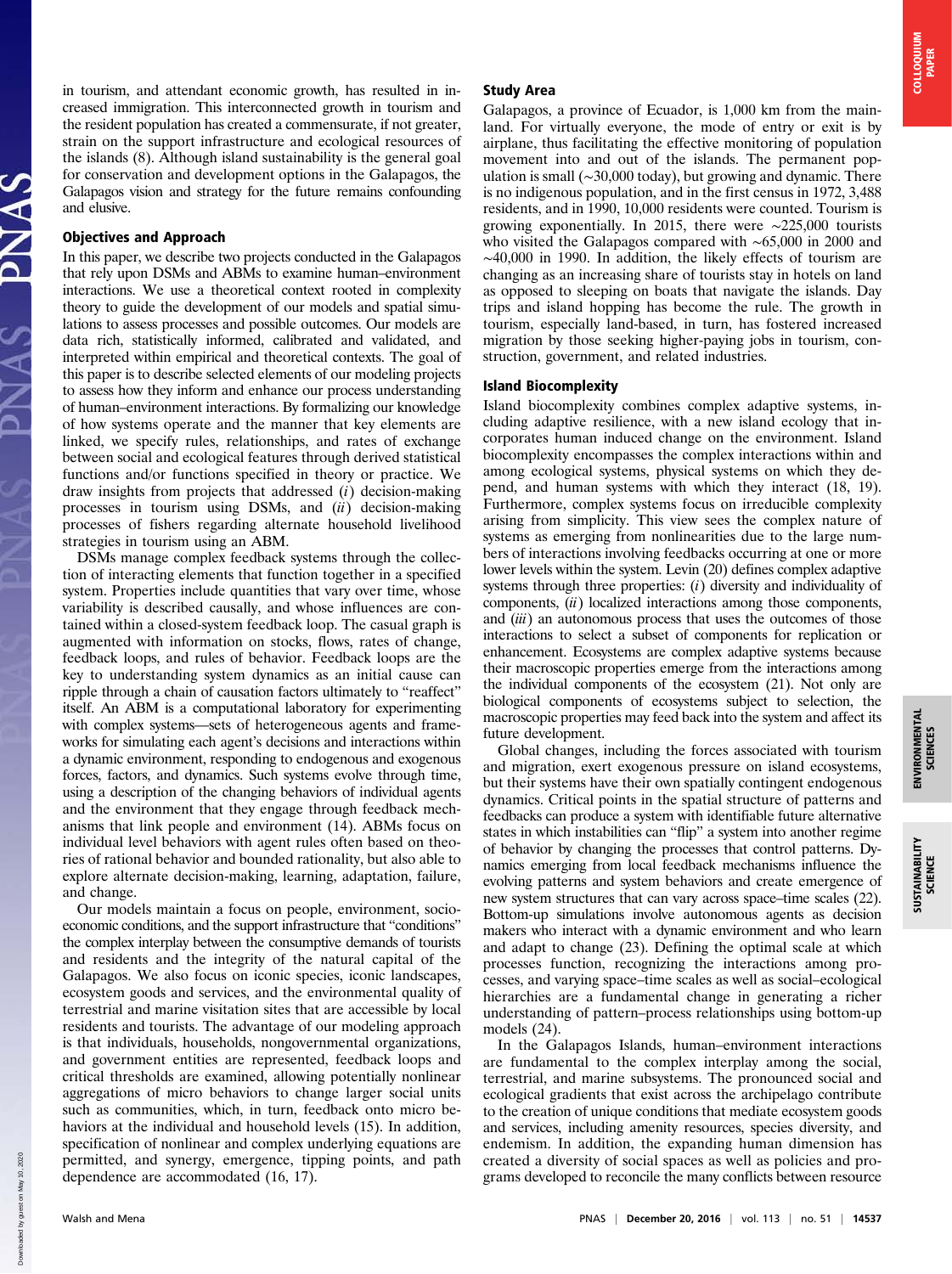conservation and economic development. Exogenous and endogenous dynamics, space–time lags, critical thresholds, feedback mechanisms, and adaptive behavior of agents are linked to changing social–ecological contexts and the coupled human–environmental systems that generate, influence, and sustain them.

#### DSMs: Tourism Management

In response to a request from the Government of Ecuador, system dynamic models of the Galapagos Islands (SDGI) were developed to examine human–environment interactions in the Galapagos and the direct and indirect effects of the expanding tourism dimension. The SDGI was designed to represent key factors and forces associated with coupled human–natural systems, linked to the tourism industry and the corresponding increase in the population who have come to the Galapagos for jobs in the burgeoning tourism industry. We describe the key elements of the SDGI in Table 1 using the overview, design concepts, and details (ODD) protocol described by Grimm et al. (25).

The SDGI models address hypothesized "slices" of the complex human–environment systems in the Galapagos. Through empirical evidence and theoretical guidance, we developed "storylines" that are used to create formal representations of human–environment interactions, judged to be most associated with the central question of the "carrying capacity" of the Galapagos. The models suggest a Galapagos that includes more urbanization, expansion of land-based tourism, and environmental change. Using stocks, flows, and rates of change, national and international tourism and land- and boat-based tourism are linked to examine the evolution of physical capital, social capital, and natural capital that are integrated and related to changes in ecosystem goods and services. Ordinary least-squares regression is used to link key variables, such as the number of tourists arriving in the Galapagos and the growth in the local population through the following equation:

#### $Residents_y = 5,648 + (0.119912 * Tourists_y)$ . [1]

Fig. 1 shows the number of tourists in the Galapagos, 1979– 2012, and population projections for a series of scenarios and relationships that are embedded in our models—Moderate Growth, High Growth, Government Goal, Stagnation/Reorientation, and Collapse—generated for SDGI by R. R. Rindfuss and R. Tippett (Carolina Population Center, University of North Carolina at Chapel Hill, Chapel Hill, NC). Moderate Growth is calculated using a linear extrapolation model with the assumption that the number of tourists will change by the same number of persons each year in the future as the Average Annual Absolute Change observed over the base period. High Growth is calculated using a geometric extrapolation model with the assumption that the number of tourists will grow by the same average annual growth rate during each year in the future as it did over the base period. Government Goal ("Tourist Promotion 400K") assumes that the goal of 580,831 tourists is met by 2020, the distribution of tourists in 2020 is 67% foreign and 33% domestic, and the tourist amounts for 2013 through 2019 are calculated by linear interpolation. Stagnation/Reorientation projection is one in which tourism stagnates through 2015, experiences a few years of decline, and then begins to grow again: 2013 tourism is the average of tourist received in the Galapagos in 2011 and 2012 (182,930), tourism declines by 1% in 2014 and again in 2015, tourism declines by 10% between 2015 and 2016 and 5% between 2016 and 2017, rebounding with 8% growth between 2017 and 2018 and 4% growth between 2018 and 2019, and following 2019, tourism grows at the moderate growth rate from the linear growth through 2033. Collapse is based on the following assumptions: 2013 tourism is the average of tourists received in the Galapagos in 2011 and 2012 (182,930), tourism declines by 1% in 2014 and 2015, tourism declines by 67% between 2015 and 2021,

distributed evenly across the 6-y interval, tourism doubles in 2022, but not at the levels seen before, and annual growth is 2% through 2033.

The primary variable driving the rapid resident demographic growth in the Galapagos is migration, with the overwhelming majority of migrants coming from the Ecuadorian mainland. Although a small number might migrate for work in fisheries or other economic sectors, tourism is the dominant engine driving the growth in the number of migrants, who come to work in businesses directly catering to tourists and in business/governmental jobs that have grown to support the increased number of tourists and residents. We further assume that future growth in the resident population will be tied solely to growth in tourism.

Historically, visitors experienced the Galapagos Islands by accessing the archipelago as boat-based tourists, generally sleeping and dining on-board and using tour guides to manage their access to sanctioned visitation sites across the islands. Boatbased tourists typically buy an all-inclusive cruise package and spend the main part of their experience on-board ship, generally consuming few urban facilities and services. Land-based tourists do not typically buy an all-inclusive package; they rely almost completely on local products, services, and labor. The numbers of domestic and foreign tourists are projected separately and subsequently separated in domestic boat-based and land-based as well as foreign boat-based and land-based, resulting in four main typologies of tourists used in our derived DSMs. Today, the number of hotel rooms exceeds the number of boat berths, and more hotels are being planned, further changing, the ratio of boat- to land-based tourism.

With nearly two million visitors arriving in the Galapagos since 2000, the tourism sector directly employs ∼60% of the residents (26) and it represents almost the entire economy. Due to its central role in the development of the Galapagos, the tourism industry is the driving force in determining the dynamics of change in all other employment sectors of the islands, particularly, generating high flows of migration from the mainland to the islands, increasing the introduction of invasive species, accelerating the consumption of resources, and increasing the pressure on basic services (27). Because of these factors, the SDGI uses trends in the number of tourists to project the impacts on linked social–ecological systems. In the SDGI, simple mathematical relationships represent the most relevant linkages among the social–ecological aspects of the Galapagos to describe potential scenarios of island sustainability.

To design and implement the SDGI, theory regarding the development of a tourism destination (28–30) was combined with systems theory and the technique of system dynamics simulation (27). This resulting theoretical framework describes the possible evolutions of social–ecological impacts related to the development of the Galapagos tourism industry (26, 27, 31). A demographic module was created, with projections generated to the year 2033, to represent the dynamics of the tourism industry and associated population growth through migration from the mainland. A module was also developed that examines the effects of population and tourism arrivals on linked social–ecological variables. The results of the models consist of simulations based on relationships in which time series data, conceptual links between variables, and derived mathematical functions among variables are used to assess human–environment interactions.

The demography and tourism component of the SDGI has at its core the interaction of people, both residents and tourists, and environment. The parameterization of individuals and household conditions and dynamics are informed by analyses performed using census data, park arrival information, and tourism exit interviews. Parameters include (*i*) demographic factors such as mortality, fertility, age and sex composition, migration and tourism visits;  $(ii)$  socioeconomic factors such as education, residence status, social networks, and wealth; (iii) biophysical factors such as area,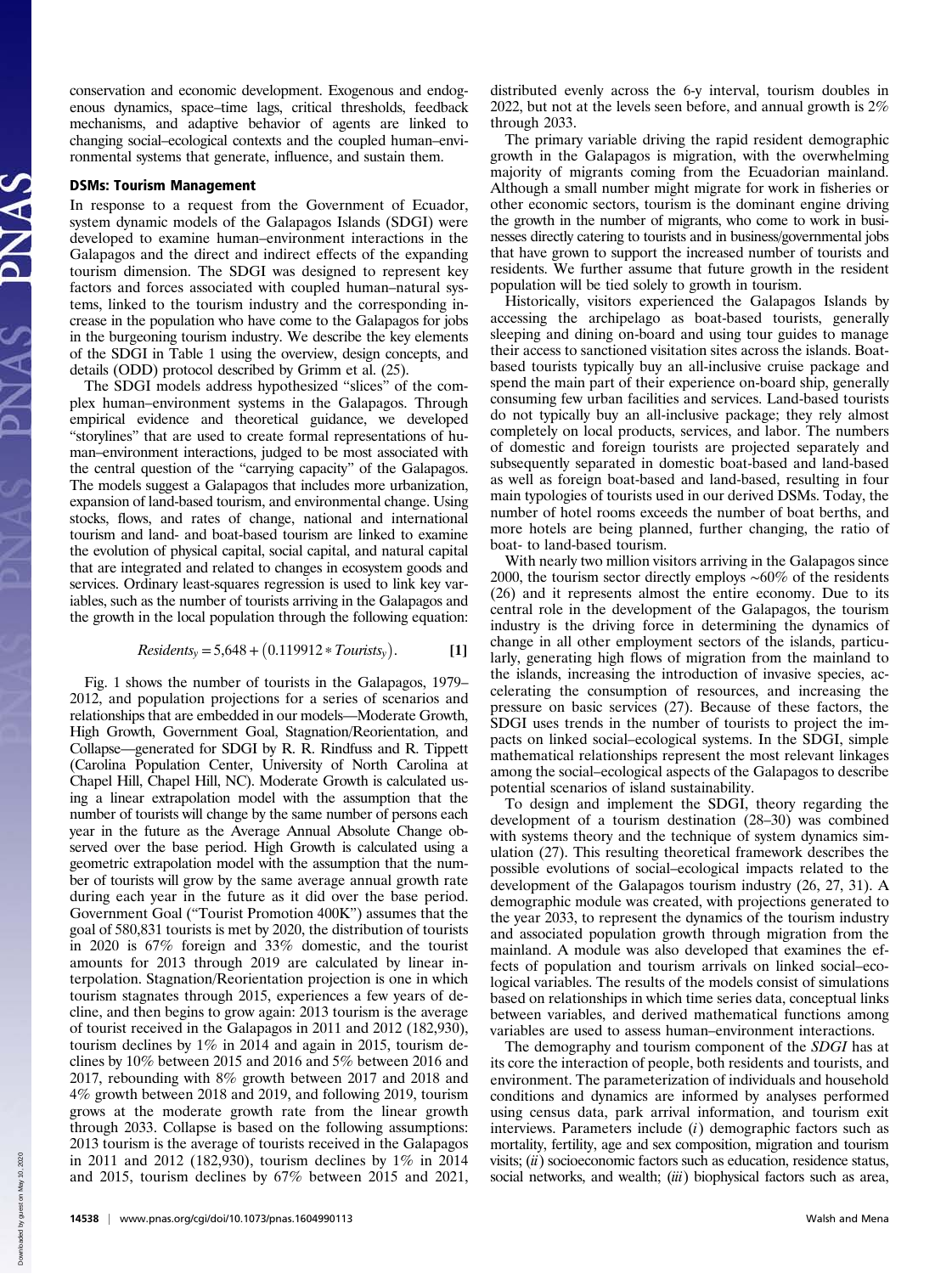biotic and abiotic characteristics, location, characteristics of environmental properties, ecological indicators, and the status of protected areas; and  $(iv)$  occupations and diversification strategies, composed of the conditions and dynamics of labor and agricultural markets bounded by relevant environmental and developmental policies.

This human component is focused mainly on  $(i)$  the role of the tourism industry and its associated set of services,  $(ii)$  how immigration is changing the economic constraints and opportunities of tourism, agriculture, and fisheries households, realizing that it is common for people in the Galapagos to work several jobs depending upon personal and occupational characteristics, and (iii) the "push" of agricultural and fisheries households by endogenous factors such as invasive species and the "pull" of the tourism sector as well as the influence of exogenous forces, such as El Nino events, on employment patterns and associated social–ecological conditions. The outcome of this component is the range of opportunities that economic sectors generate that are made available to local residents and tourists. The central actors in the Galapagos generate the following:  $(i)$  a labor market for different segments of the population,  $(ii)$  agricultural markets limited by the demand of agricultural products and the attributes of firms, and (iii) tourism firms creating construction demands and service jobs.

The ecosystem modification component addresses iconic species, iconic landscapes, and invasive species, and changes in ecosystem goods and services. For instance, when an agricultural household makes the decision to accept an off-farm employment opportunity or agricultural markets become more accessible, there is a direct consequence to land management practices (e.g., extensification or gradual abandonment of agricultural lands) and feedbacks between what happens on the land and future occupational decision-making in the other employment sectors. The type of agricultural management practices including land

| Table 1. ODD for the system dynamic models of the Galapagos Islands |  |  |
|---------------------------------------------------------------------|--|--|
|                                                                     |  |  |

| Variable                                  | <b>GF-ABM</b>                                                                                                                                                                                                                                                                                                           | SDGI                                                                                                                                                                                                                                                                                                                                                                 |  |  |
|-------------------------------------------|-------------------------------------------------------------------------------------------------------------------------------------------------------------------------------------------------------------------------------------------------------------------------------------------------------------------------|----------------------------------------------------------------------------------------------------------------------------------------------------------------------------------------------------------------------------------------------------------------------------------------------------------------------------------------------------------------------|--|--|
| <b>Type</b>                               | ABM                                                                                                                                                                                                                                                                                                                     | <b>DSMs</b>                                                                                                                                                                                                                                                                                                                                                          |  |  |
| Purpose                                   | Simulate the decision-making processes of Fishers in the<br>Galapagos Islands with regards to employment choices<br>and an alternate household livelihood strategy that<br>would move those qualified into tourism (full- or<br>part-time), given a variety of circumstances, desires, and<br>personal characteristics. | Generate future scenarios of human-environment<br>interactions with a particular focus on the forces<br>of change in tourism and residential growth,<br>environmental degradation, and household<br>demographics and community infrastructure variables.                                                                                                             |  |  |
| <b>State Variable</b><br>and Scale        | Employment in Fisheries, Government, and Tourism<br>Household Demographics and Change                                                                                                                                                                                                                                   | <b>Invasive Species</b><br>Number and Capacity of Terrestrial/Marine<br><b>Visitation Sites</b>                                                                                                                                                                                                                                                                      |  |  |
|                                           | Household Expenses, Income, and Wealth<br>Social Networks: Influence and Connectivity<br>Fisheries Season for Lobster and Sea Cucumber<br>Boat Access, Ownership, and Sailing Certification<br>Individual and Household Levels                                                                                          | <b>Environmental Degradation</b><br><b>Energy Consumption</b><br>Land Use Patterns and Change<br>Interisland Transportation<br>Mainland-to-Island Transportation<br>Hotel Occupancy Rate<br>Community Infrastructure<br>Archipelago Level                                                                                                                            |  |  |
| <b>Process Overview</b><br>and Scheduling | Time Step: Annual Updating<br>Process: coupled human-natural systems to simulate decision-<br>making processes of fishers relative to the pushes out of<br>fishing and pulls into tourism and government<br>employment, given expenses, income, wealth, and<br>preparation for alternate employment possibilities.      | Time Step: Monthly Updating<br>Process: population growth, including natural residential<br>growth and in-migration, drives changes in different<br>components of the Galapagos social and environmental<br>system, with community infrastructure, transportation,<br>environmental quality, and household demographics<br>affecting human-environment interactions. |  |  |
| Design Concepts                           | Human-Environment Interactions and Complexity<br>Household Livelihood Theory<br>Emergence of Employment Opportunities                                                                                                                                                                                                   | <b>Human-Environment Interactions</b><br>Carrying Capacity<br>Evolution of a Tourism Destination                                                                                                                                                                                                                                                                     |  |  |
| Input Data                                | Household Survey Data<br>Cadastral Data<br>Number of Licensed Fishers<br>Census Data at the Block Level<br>Job Opportunities by Employment Sectors                                                                                                                                                                      | Official Entry Form of Tourism 1979-2013<br>Census Data at the Block Level<br>Urban Cadastral Maps<br>Official Records for Energy Use and Waste Production<br>Statistics on Transportation                                                                                                                                                                           |  |  |
| Submodels                                 | Demographic Change at the Household Level<br><b>Employment Management</b><br>Fisher Skills Change<br>Number and Distribution of Jobs<br>Fisher and Household Expenses, Income, and Wealth<br>Fisher and Household Connectivity Through Social Networks                                                                  | <b>Invasive Species</b><br>Capacity of Visitation Sites<br>Environmental Quality and Degradation<br><b>Energy Consumption</b><br>Land Use Change<br>Interisland Transportation<br>Mainland-Islands Transportation<br><b>Hotel Occupancy Rates</b>                                                                                                                    |  |  |
| Reference                                 | Walsh and Mena (7, 8)                                                                                                                                                                                                                                                                                                   | Pizzitutti et al. (23)                                                                                                                                                                                                                                                                                                                                               |  |  |

Downloaded by guest on May 10, 2020

Downloaded by guest on May 10.

 $\frac{a}{\lambda}$ 

ENVIRONMENTAL SCIENCES

**ENVIRONMENTAL**<br>SCIENCES

SUSTAINABILITY SUSTAINABILITY<br>SCIENCE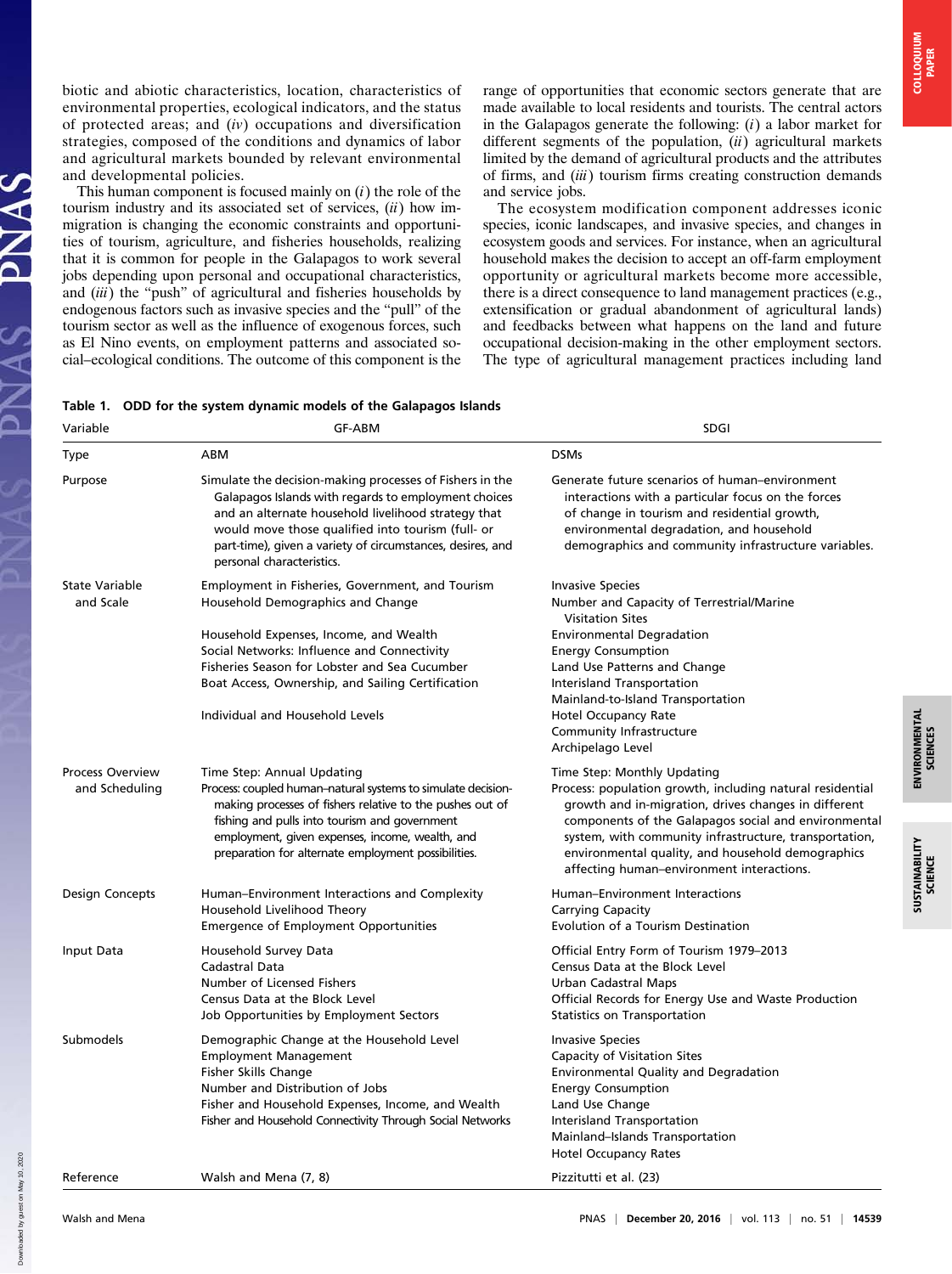abandonment and probable invasion emerge according to the attributes of the household and of the invasive species in a lattice that represents the plot of land. The human and ecosystem health component addresses links to  $(i)$  human impacts (e.g., runoff and wastewater discharge) on coastal environments,  $(ii)$  changes in the populations and patterns of iconic and emblematic species and their impacts on tourism, and (iii) adverse outcomes on human and ecosystem health from urbanization and consumptive pressures on ecosystem sustainability.

#### ABMs: Fishers and Livelihood Alternatives

Contemporary fisheries in the Galapagos is the product of the legacy of overfishing, when the lobster and sea cucumber fisheries were severely crippled through overexploitation (32). Some would argue that overregulation by the Galapagos National Park of boats, fishers, fishing grounds, seasons, and harvest quotes are also to blame for the decline in fisheries. Denkinger and Vinueza (33) examine the Galapagos Marine Reserve as a dynamic social–ecological system. Several authors examine fundamental elements of the marine reserve with a special focus on the local fisheries (34–37). Associated with the degradation of the fisheries industry in the Galapagos, tourism has expanded considerably, thereby creating economic opportunities for individuals, households, and communities. This ABM considers strategies of household livelihood alternatives in the Galapagos with the central proposition that fishers are being "pushed" and "pulled" into the tourism industry, but not all fishers are able to obtain alternate employment nor do all want to transition to full or parttime employment in nonfishing activities. The processes embedded in the model examine fisheries as a social–ecological system, where livelihood transitions are modeled and the multidimensional drivers of change are explored. Below, we highlight the structure of the model and the processes that drive model outcomes.

The Galapagos Fishers ABM (GF-ABM) simulates the decision-making processes of Fishers (Fisher agents) with regards to employment choices and an alternate household livelihood strategy that would move those most qualified into tourism, given a variety of circumstances, desires, and personal characteristics. We describe the key elements of the GF-ABM using the ODD protocol described by Grimm et al. (25) (Table 1). Fig. 2 shows the central elements of the model that are described below. The GF-ABM contains a demographic element that models basic changes at the Household level (Household agents). The model also contains an employment management component in which Fisher agents select jobs among three general employment sectors—fisheries, tourism, and government. The tourism and government sectors each have three tiers of jobs that require increasing agent skills. Fishers make their employment decisions based on their preference to remain in fishing, availability of jobs in the three employment sectors, and their personal/professional qualifications that facilitate their movement among the employment sectors. Households contain members that are non-Fisher agents, and Fishers belong to households. Income and expenses are calculated for Fishers and Household agents. The capitalized terms below highlight selected model components.

There are eight parameters related to demographic change and Fisher agent skills in the model: (i) Birth Rate—birth rate of 12.5 births per 1,000 individuals is used as the 2013 birth rate in the Galapagos Islands;  $(ii)$  Probability of New Household Members—probability that a new child will join the Household; (iii) Probability of a New Contributing Member-probability that a contributing member will join the Household each year; (iv) Probability of a New Non-Contributing Member probability that a non-Contributing member will join the Household each year; (v) Minimum Wealth Needed to Obtain Sailing Certificate—dollar amount that a fisher's Household must expend to obtain a Sailing Certificate; (vi) Probability of a New Adult Registering as a Fisher—probability that a new adult



Fig. 1. Population projections for selected scenarios in the Galapagos Islands.

member of a Household (i.e., a young adult who has turned 18 y of age) will register as a new Fisher and thereby become a new Fisher agent; (vii) Annual Increase in English Skill for Full-Time Work—English is set to the degree to which a Fisher's language skills will increase in 1 y of working in a full-time tourism job; the amount is modified by the percentage of time that a Fisher works in tourism; and (viii) Annual Increase in Sailor Skill for Full-Time Work—amount by which a Fisher's sailing skills will increase in 1 y of working in a full-time tourism level position; the amount is modified by the percentage of time that the Fisher is working in those jobs.

There are also 10 parameters that control the number and distribution of jobs in the fisheries, tourism, and government employment sectors: (i) Total Jobs Modifier—number of jobs that will be available to Fishers across the three employment sectors, multiplied by the number of Fishers and updated continuously as the model iterates;  $(ii)$  Distribution of Jobs among the Employment Sectors—three inputs control the distribution of total number of jobs in fisheries, tourism, and government that sum to 100; *(iii)* Distribution of Jobs in the Three Skill Levels six inputs control the distribution of tourism and government jobs among the three job levels in each employment sector.

There are two parameters that control the likelihood that sea cucumber and lobster fisheries will be open in any given year, Probability of Open Sea Cucumber Fishery and Probability of Open Lobster Fishery that set the fisheries season.

There are six parameters that control various aspects of Fisher and Household agent income: (i) Average Annual Wages for Public Sector—dollar amounts that represent the average annual salary in the public sector to determine how much each non-Fisher, contributing, or college member of a Household earns each year; *(ii)* Average Annual Wages for Private Sector—dollar amounts that represent the average annual salary in the private sector to determine how much each non-Fisher, contributing, or college member of a Household earns each year; (iii) Percentage of Jobs in the Galapagos Islands;  $(iv)$  Percentage of Jobs on San Cristobal Island; (v) Percentage of Jobs on Santa Cruz Island; and (vi) Percentage of Jobs on Isabela Island.

There are eight parameters that describe expense aspects:  $(i)$  Sailing Certification Costs;  $(ii)$  Cost of Living per Adult;  $(iii)$  Cost of Living per Child; (iv) Cost of Living per College Student; (v) Cost of Switching Jobs, per Job Level Increase; (vi) Annual Boat Maintenance Costs for a Panga; (vii) Annual Boat Maintenance Costs for a Fibra; and (viii) Annual Boat Maintenance Costs for a Trawler.

Fisher and Household agents are created using an external text file that contains the characteristics of fishermen collected through a household survey conducted by Engie (38). In essence,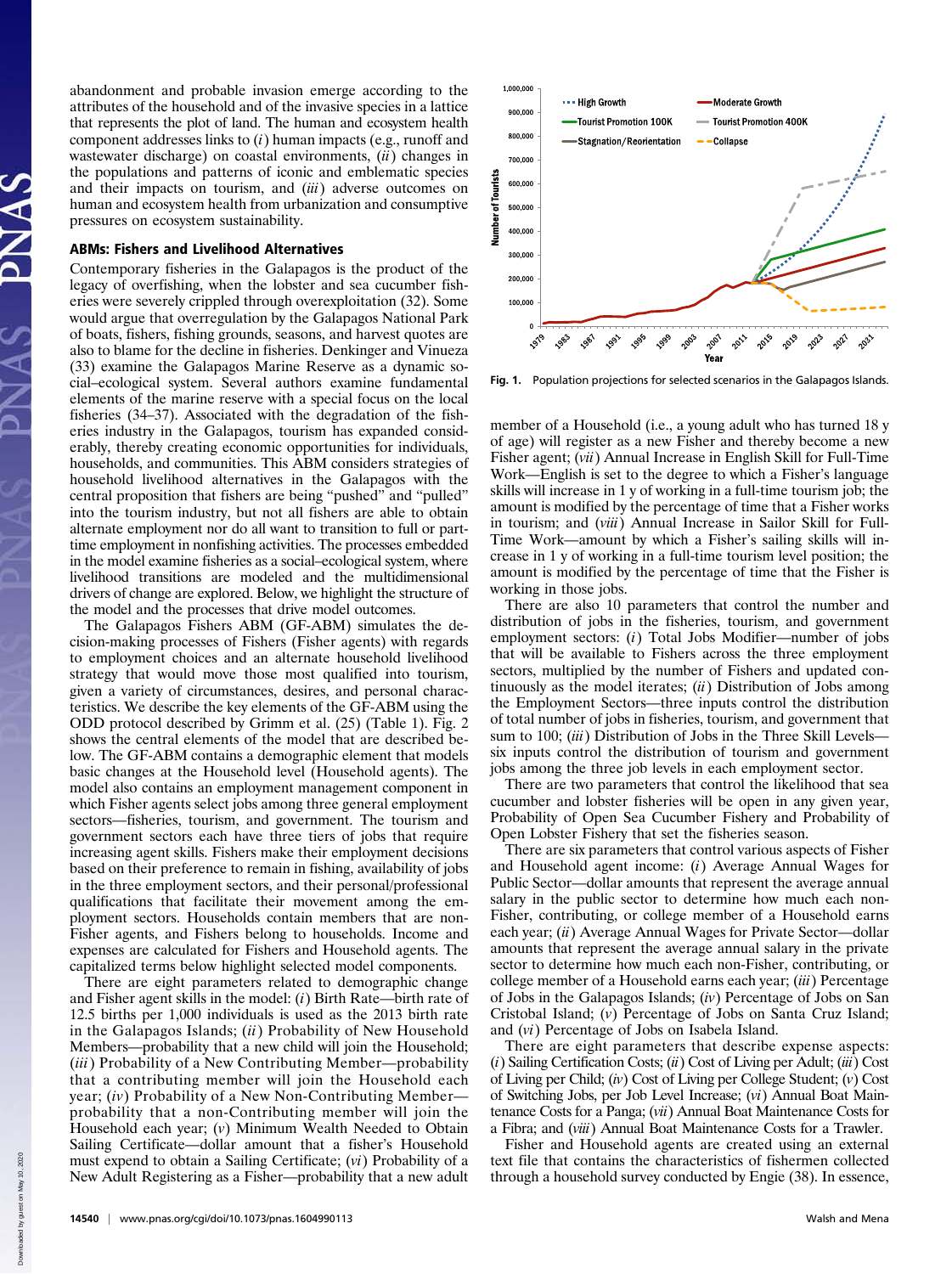

Fig. 2. Structural design and key elements of the Galapagos Fishers agent-based model (GF-ABM).

the initial conditions are one Fisher per Household. When the Fisher agents are created, those with a Sailor skill value of 50 or higher automatically receive their sailing certificate. If a Fisher owns a boat, the boat maintenance variable is set to the corresponding value among the three global variables based on boat type. Non-Contributing household members are those over 70 y old and who do not earn any income; Contributing members are adults between the ages of 18 and 70 who earn income; College Students are adults between the ages of 18 and 21 who are in college on the mainland and earn a fraction of their potential income; and Children are members under age 18 who do not earn income.

The influence variable is an index of the amount of influence a Household has in the community, and serves as a proxy for the Household's "connectedness" to individuals and organizations of power and authority. Adults over 45 y of age, both Fisher and non-Fisher members (both Contributing and Non-Contributing to Household income), receive an "influence" value of 1. Fishers and Contributing Adults (College Students are excluded) between 18 and 45 y receive a linearly weighted value ranging from 0 at 18 to 1 at age 45. The individual influence values of Fishers and Household members are summed and then multiplied by the influence modifier variable.

Household Cost of Living Variable is based on the number of adults in the Household, multiplied by the global variables that contain the annual cost of living per individual in each of the three categories (Contributing and Non-Contributing Adults, College Students, and Children). The Available Jobs Variable sets the initial number of available jobs in fishing and the three levels of tourism and government, multiplied by the seven global job variables that were initialized. Ten job variables are calculated: total jobs available; fishing jobs available; tourism jobs available; government jobs available; tourism levels 1, 2, and 3 jobs available; and government levels 1, 2, and 3 jobs available; set to 100% (i.e., 50%, 30%, 20% available jobs at the respective levels) to reflect the expected distribution of jobs, with fewer jobs available at the higher skill levels.

A series of functions and procedures operate in a designated order and repeat once for every annual iteration of the model. Of particular note is the Set Season procedure that is called at each annual iteration of the model to determine whether the sea cucumber and lobster fisheries are open. Open sea cucumber and lobster fisheries provide additional income to Fishers. Also,

the Die-or-Age Fisher procedure performs a death check on every Fisher agent. Using each agent's age and sex, the corresponding mortality rate is retrieved from the age- and genderspecific mortality rate lists. If the Fisher dies, the model checks to determine if the Fisher owns a boat, and if so, the model calls to the Transfer-Boat-Ownership subprocedure.

The Sailing Certification Check procedure cycles through all Fishers who do not have a sailing certification and checks to determine whether one can be obtained. The Fisher's fishing preference is set to the highest of all other Fishers in the Household. If there are no other Fishers in the Household, then the fishing preference variable is set to a uniform random number ranging from 1 to 4, representing, respectively, a preference to decrease time in fishing and eventually to leave fishing entirely; a preference to decrease time in fishing, but remain in fishing; a preference to maintain the same amount of time in fishing as the previous year; and a preference to increase time in fishing.

The New Birth Check procedure performs a birth check on all Households. The Household agents are sorted by their agent number, and all of the female Contributing members in the Household between the ages of 18 and 40 are examined for the possibility of each agent having a birth. The New Household Additions procedure checks each Household for possible new nonbirth additions, considered to be relatives or current Household members. The Update Household Influence procedure updates the Household influence after all Fishers and non-Fisher members have died or aged and new members have joined the Household. The Update Household Members procedure updates the number of Fishers, Non-Fishers, and total number of members for all Households.

The Manage Jobs procedure allows every Fisher agent to select jobs each year, sorted randomly, to select the percent time in fishing, percent time in tourism, percent time in government, job level in tourism, and job level in government. The procedure also determines whether the Fisher will change his percent time in fishing if another job becomes available, depending upon job preferences.

The Calculate Household Cost of Living procedure updates the Household cost of living variable each year. The Calculate Finances procedure calculates incomes and expenses for Fishers and Households every year based on several factors: percent time in fishing, percent time in tourism or government, job level

Down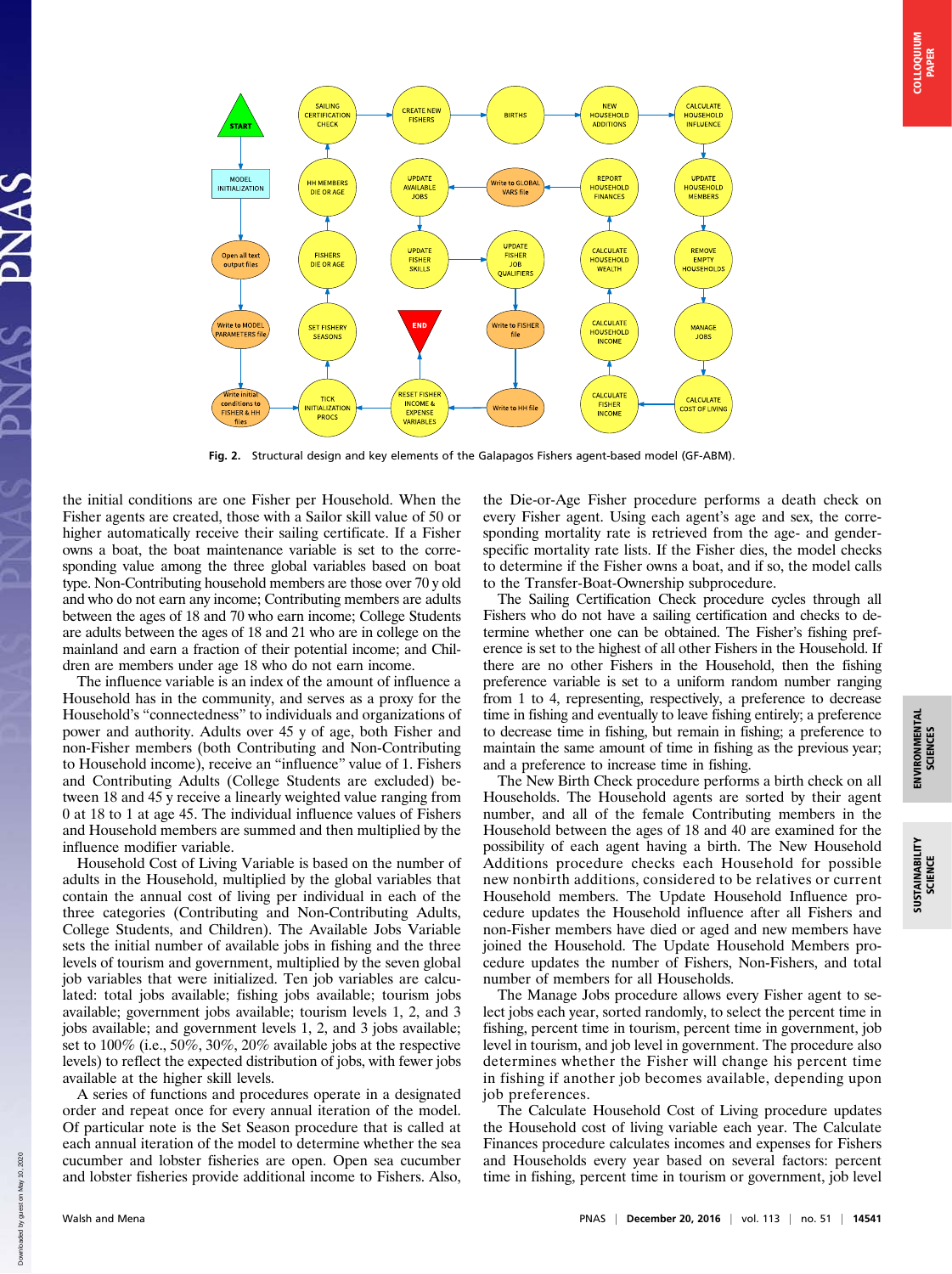in tourism or government, open season on sea cucumbers and/or lobster, and boat ownership and boat type. The maximum possible tourism income is drawn randomly from a range linked to the job level. The maximum possible government income is a set salary linked to the job level. The Bonus Income from Sea Cucumber and Lobster Fisheries procedure is linked to the ability of fisheries to earn additional income in years in which Fishers can fish for sea cucumber or lobster. The Bonus Income from Boat Ownership procedure rewards Fishers who own boats.

The Calculate Household Income procedure calculates the income from the non-Fisher members of the Household, based on the number of Contributing and College members in the Household as well as the mean annual income and SD of annual income, Fishers income from all Fishers in the Household, Fishers of Households that own boats and earn additional income from the operation of the boat, as the Household manages the operation of the boat and earns a percentage of any income derived from its fishing activities.

The Calculate Household Expenses procedure calculates the total expenses for each Household every year from multiple sources: cost of living, boat maintenance, costs incurred from switching jobs, and cost of sailing certification. The Calculate Household Wealth procedure updates the wealth variable for each Household every year by taking the previous year's wealth value, adding the total household income, and subtracting the total household expenses.

#### Conclusions

The primary demographic variable driving the rapid resident demographic growth in the Galapagos has been migration, with the overwhelming majority of migrants coming from the Ecuadorian mainland. We assume that future growth in the resident population will be tied solely to growth in tourism. If tourism continues to grow at the pace of the past two decades, depending on the type of growth, in a few years there will be no open space to ensure that every tourist visiting the Galapagos experiences nature tourism at a high standard of quality. In parallel, social, administrative, and organizational systems in the Galapagos have not demonstrated the ability to evolve at the same rate that has seen the expansion of tourism, creating imbalances and failures as well as interactions that are negatively associated with the tourism sector and amplified for fragile and sensitive island ecosystems.

To understand social processes, we derived demographic projections of the expanding human dimension reflected through population census years, social survey, and focus groups. Population projections are used to forecast changes in tourism and residents according to defined scenarios of change. We also use social networks to create links of individuals and households to key actors and families. Core nodes in the social network represent ties to the director of the Galapagos National Park, mayor of the community, governor of the province, president of the fishing cooperative, and owners and managers of hotels and

- 1. Lotze HK, et al. (2006) Depletion, degradation, and recovery potential of estuaries and coastal seas. Science 312(5781):1806–1809.
- 2. Halpern BS, et al. (2008) A global map of human impact on marine ecosystems. Science 319(5865):948–952.
- 3. Carter RW, Walsh SJ, Jacobson C, Miller ML (2014) Socio-economic challenges in managing iconic national parks. The George Wright Forum, A Special Issue on "Global Change and the World's Iconic Protected Areas," eds Eagles P, Taylor PA (George Wright Society, Hancock, MI), Vol 31, No 3, pp 245–255.
- 4. Ernoul L, Wardell-Johnson A (2014) Adapting international conservation strategies to local context: Perception of biodiversity values and management responsibility in two Mediterranean deltas. International Journal of Biodiversity Science, Ecosystems Services & Management 10(4):300–312.
- 5. Miller ML, Carter RW, Walsh SJ, Peake S (2014) A conceptual model for studying global change, tourism and the sustainability of iconic national parks. The George Wright Forum, A Special Issue on "Global Change and the World's Iconic Protected Areas," eds Eagles P, Taylor PA (George Wright Society, Hancock, MI), Vol 31, No 3, pp 256–269.

restaurants, and guides and managers linked to the airline and tourism industries. Empirically, we know that there exists four to five "power families" in our study area. We select some number of "power links" in the community and then randomize fisher connections over time. We also associate job switching from fisheries to tourism with English language skills. Education level, experience in tourism, and intention to leave fisheries are important factors in developing English language skills. We derived a function that determines the probability of increasing a skill based on age, education, and modify that probability based on their job and level of experience.

We have processed multidimensional data to derived mathematical functions that describe relationships among hypothesized variables and fundamental processes. We have done this through the development of DSMs and ABMs with the goal to not only create spatial patterns across space and time scales in the Galapagos, but to examine critical processes. Labor mobility through fishing to tourism was examined through alternate household livelihood strategies that were enabled by social connections, wealth, education, and retraining programs that strengthened weak human capital. Adapting to a smaller fishing footprint means accepting small, "purposeful" adjustments and more socially and politically "transformative" adjustments. Heterogeneous fishers, described through their beliefs, preferences, circumstances, social networks, and behaviors, provide the opportunity for a more nuanced examination of process relationships. Feedback mechanisms that link human behavior to environmental patterns and processes are complex, offer several measurement challenges, and may be scale dependent. The SDGI and the GF-ABM offer examples of how the formalization of knowledge through a diversity of measurement approaches might be integrated for a fuller understanding of social–ecological processes that shape and reshape coupled human–natural systems in the Galapagos Island and beyond.

Although the SDGI and the GF-ABM are different models that examine varying aspects of the Galapagos Islands, both use the demographic data and projections computed explicitly for the SDGI work and some of the computed functions between variables are used for weights and scores in both models, but they are not intrinsically linked for one model to nourish the other. The collected and derived data, however, support both models, although submodels vary according to modeling goals and intentions.

In sum, the social–ecological processes in our models are beneficial to understanding coupled human–natural systems in the Galapagos and beyond. For instance, examining feedback loops between people and environment, identifying critical thresholds and triggers, deriving statistical functions between key variables, assessing adaptation and learning, and integrating social networks and power relationships into our analyses combine in strategic ways to emphasize social–ecological processes that add richness to models and enhance understanding of how systems behavior relative to baseline conditions and scenarios of change.

- 6. Nahuelhual L, Carmona A, Lozada P, Jaramillo A (2013) Mapping recreation and ecotourism as a cultural ecosystem service: An application at the local level in Southern Chile. J Appl Geogr 40:71–82.
- 7. Walsh SJ, Mena CF, eds (2013) Science and Conservation in the Galapagos Island: Frameworks and Perspectives (Springer Science and Business Media, New York).
- 8. Walsh SJ, Mena CF (2013) Perspectives for the study of the Galapagos Islands: Complex systems and human–environment interactions. Science and Conservation in the Galapagos Islands: Frameworks and Perspectives. Social and Ecological Interactions in the Galapagos Islands, eds Walsh SJ, Mena CF (Springer Science and Business Media, New York), pp 49–67.
- 9. Ernoul L, Wardell-Johnson A (2015) Environmental discourse: Understanding the implications on ICZM protocol implementation in two Mediterranean deltas. Ocean Coast Manage 103:97–108.
- 10. Wardell-Johnson A (2011) Value connections between people and landscapes. Biodiversity and Social Justice. Practices for an Ecology of Peace, eds Wardell-Johnson A, Amram N, Selvaratnam RM, Ramakrishna S (Black Swan Press, Perth, Australia).